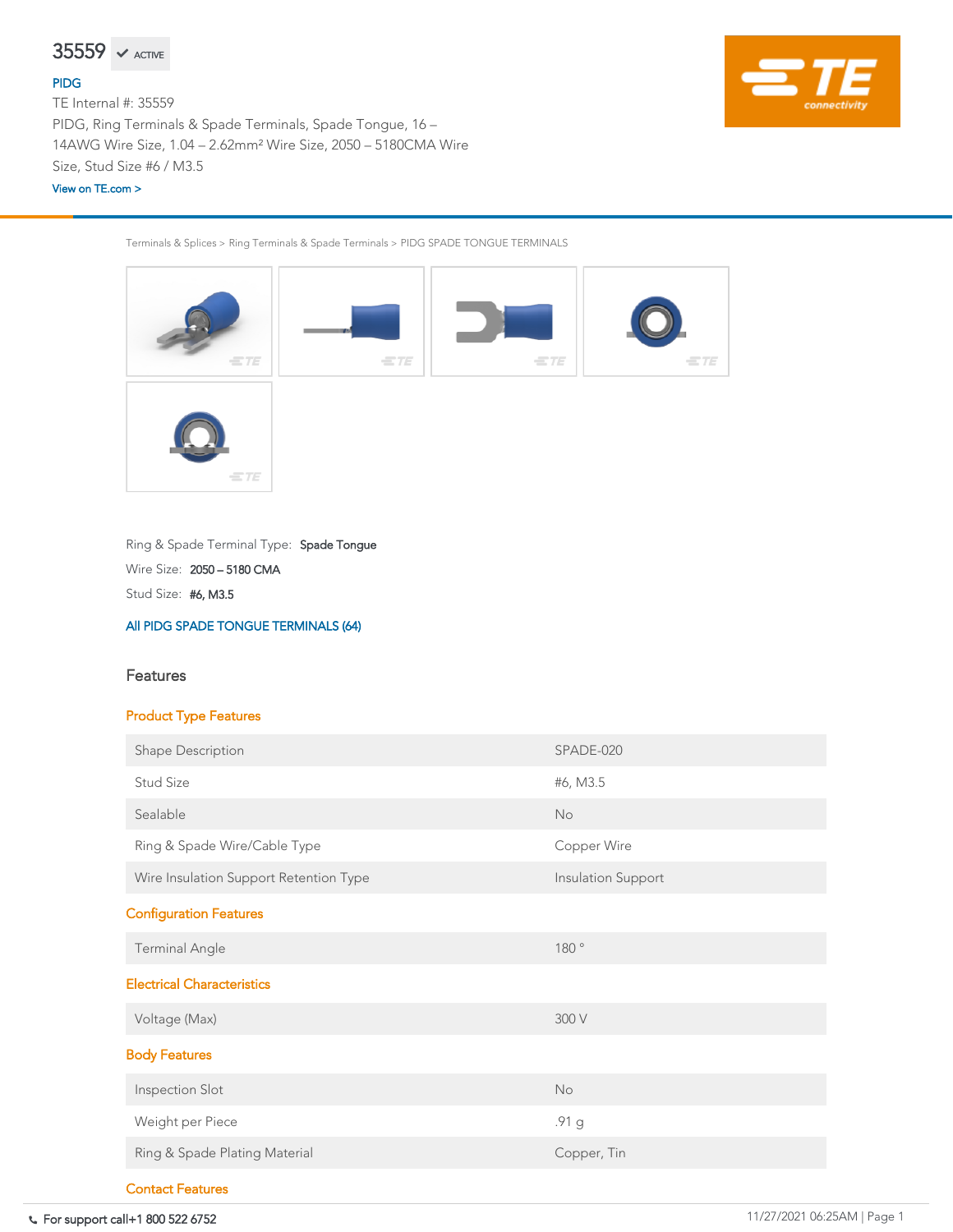PIDG, Ring Terminals & Spade Terminals, Spade Tongue, 16 – 14AWG Wire Size, 1.04 – 2.62mm² Wire Size, 2050 – 5180CMA Wire Size, Stud Size #6 / M3.5



| Ring & Spade Terminal Type                    | Spade Tongue                    |  |
|-----------------------------------------------|---------------------------------|--|
| <b>Barrel Type</b>                            | Closed                          |  |
| <b>Terminal Orientation</b>                   | Straight                        |  |
| <b>Mechanical Attachment</b>                  |                                 |  |
| Wire Insulation Support                       | With                            |  |
| <b>Dimensions</b>                             |                                 |  |
| <b>Wire Size</b>                              | 2050 - 5180 CMA                 |  |
| <b>Stud Diameter</b>                          | $3.68$ mm[.145 in]              |  |
| Tongue Thickness                              | .79 mm[.031 in]                 |  |
| Overall Product Length                        | 19.13 mm[.75 in]                |  |
| Accepts Wire Insulation Diameter (Max)        | 4.32 mm[.17 in]                 |  |
| <b>Accepts Wire Insulation Diameter Range</b> | $2.92 - 4.31$ mm[.115 - .17 in] |  |
| <b>Usage Conditions</b>                       |                                 |  |
| Insulation Requirement                        | Partially Insulated             |  |
| <b>Operating Temperature Range</b>            | 105 °C[221 °F]                  |  |

# Operation/Application

Heavy Duty No. No. 2012 12:00:00 No. 2012 12:00:00 No. 2012 12:00:00 No. 2012 12:00:00 No. 2012 12:00:00 No. 20

# Industry Standards

| Government Qualified                                                                         | <b>No</b>                                                                                                                           |  |
|----------------------------------------------------------------------------------------------|-------------------------------------------------------------------------------------------------------------------------------------|--|
| <b>Packaging Features</b>                                                                    |                                                                                                                                     |  |
| Packaging Quantity                                                                           | 1000                                                                                                                                |  |
| Packaging Method                                                                             | <b>Loose Piece</b>                                                                                                                  |  |
| <b>Product Compliance</b><br>For compliance documentation, visit the product page on TE.com> |                                                                                                                                     |  |
| EU RoHS Directive 2011/65/EU                                                                 | Compliant                                                                                                                           |  |
| EU ELV Directive 2000/53/EC                                                                  | Compliant                                                                                                                           |  |
| China RoHS 2 Directive MIIT Order No 32, 2016                                                | No Restricted Materials Above Threshold                                                                                             |  |
| EU REACH Regulation (EC) No. 1907/2006                                                       | Current ECHA Candidate List: JUL 2021<br>(219)<br>Candidate List Declared Against: JUL 2021<br>(219)<br>Does not contain REACH SVHC |  |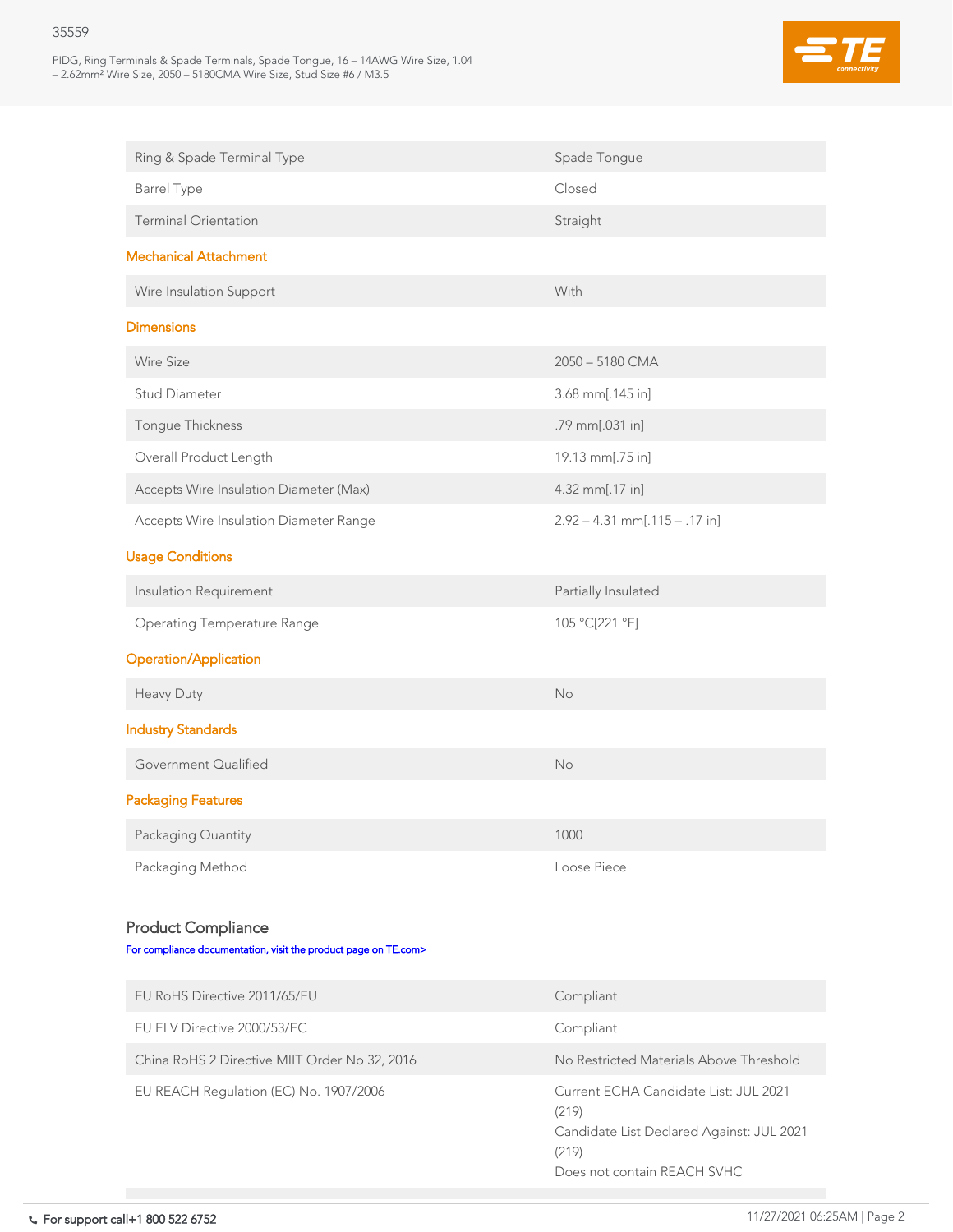PIDG, Ring Terminals & Spade Terminals, Spade Tongue, 16 – 14AWG Wire Size, 1.04 – 2.62mm² Wire Size, 2050 – 5180CMA Wire Size, Stud Size #6 / M3.5



Halogen Content Low Halogen - Br, Cl, F, I < 900 ppm per homogenous material. Also BFR/CFR/PVC Free

Solder Process Capability and Solder Process capability and Solder process capability

#### Product Compliance Disclaimer

This information is provided based on reasonable inquiry of our suppliers and represents our current actual knowledge based on the information they provided. This information is subject to change. The part numbers that TE has identified as EU RoHS compliant have a maximum concentration of 0.1% by weight in homogenous materials for lead, hexavalent chromium, mercury, PBB, PBDE, DBP, BBP, DEHP, DIBP, and 0.01% for cadmium, or qualify for an exemption to these limits as defined in the Annexes of Directive 2011/65/EU (RoHS2). Finished electrical and electronic equipment products will be CE marked as required by Directive 2011/65/EU. Components may not be CE marked. Additionally, the part numbers that TE has identified as EU ELV compliant have a maximum concentration of 0.1% by weight in homogenous materials for lead, hexavalent chromium, and mercury, and 0.01% for cadmium, or qualify for an exemption to these limits as defined in the Annexes of Directive 2000/53/EC (ELV). Regarding the REACH Regulation, the information TE provides on SVHC in articles for this part number is based on the latest European Chemicals Agency (ECHA) 'Guidance on requirements for substances in articles' posted at this URL: https://echa.europa.eu/guidance-documents/guidance-onreach



# Compatible Parts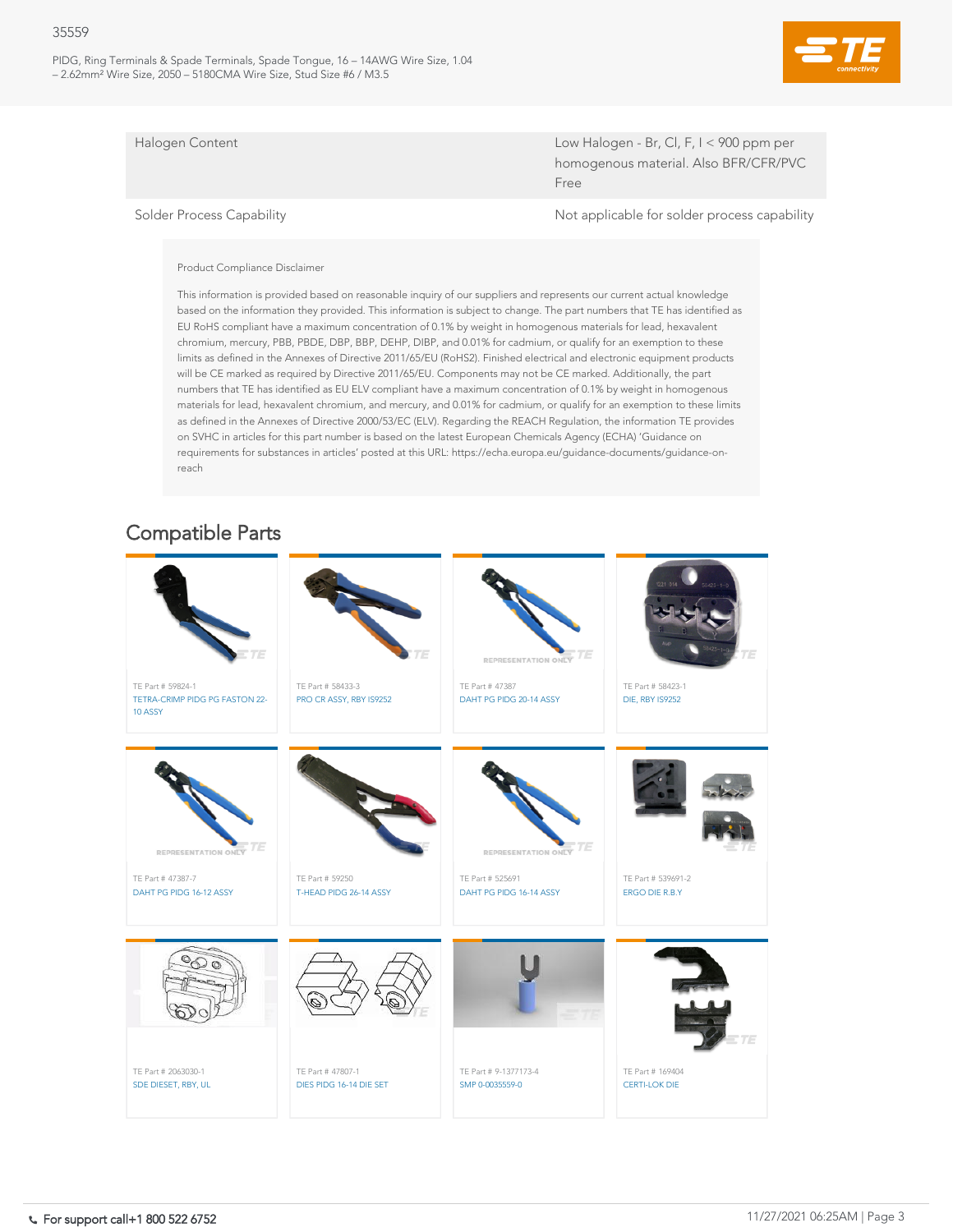PIDG, Ring Terminals & Spade Terminals, Spade Tongue, 16 – 14AWG Wire Size, 1.04 – 2.62mm² Wire Size, 2050 – 5180CMA Wire Size, Stud Size #6 / M3.5







| PCB Terminals(9) | <b>Portable Crimp Tools(2)</b> | <b>Quick Disconnects(53)</b> | Ring Terminals & Spade Terminals(862) |
|------------------|--------------------------------|------------------------------|---------------------------------------|
|                  |                                |                              |                                       |
|                  |                                |                              |                                       |
|                  |                                |                              |                                       |
|                  |                                |                              |                                       |





# Also in the Series | [PIDG](https://www.te.com/usa-en/plp/X26kK.html)

# Customers Also Bought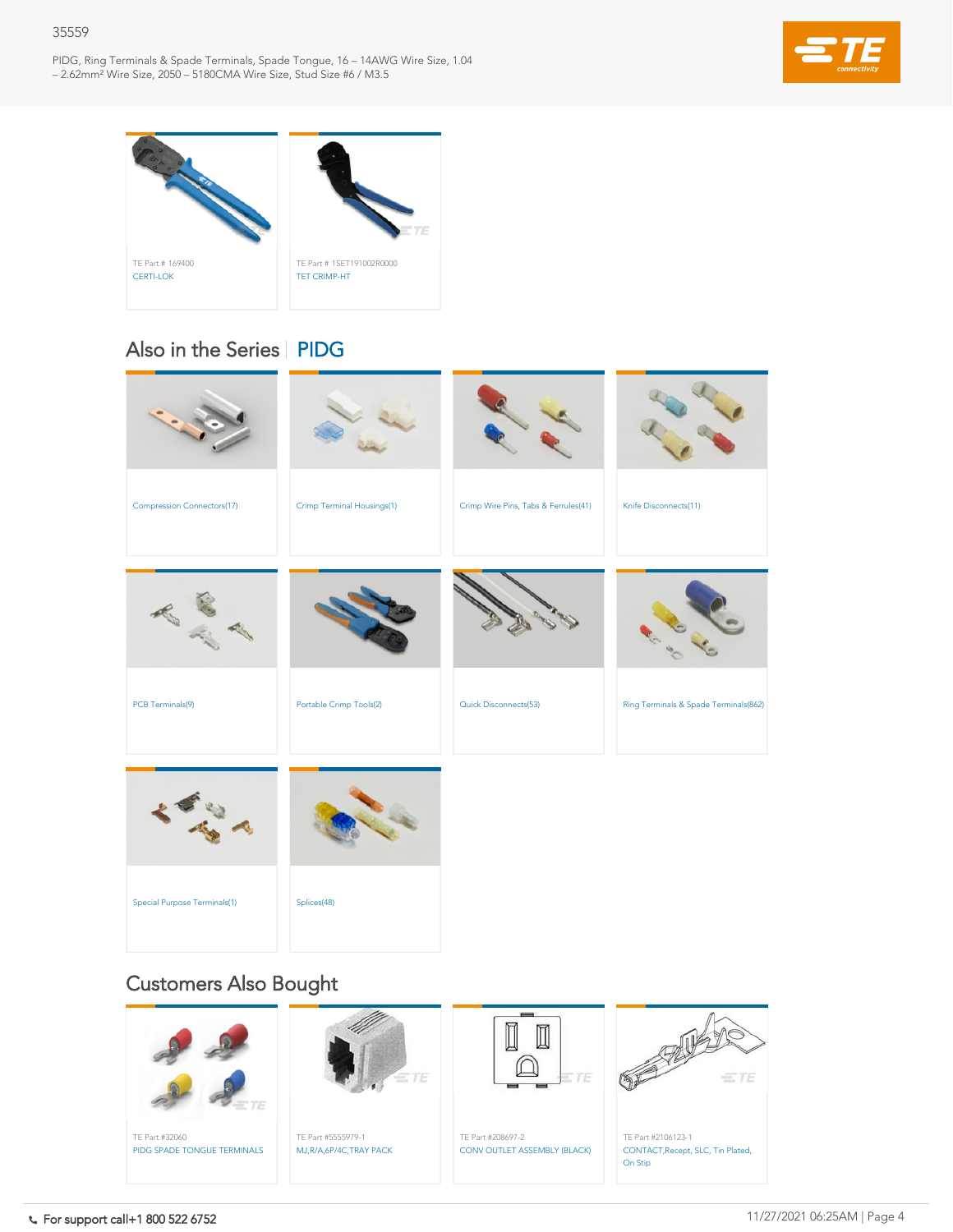PIDG, Ring Terminals & Spade Terminals, Spade Tongue, 16 – 14AWG Wire Size, 1.04 – 2.62mm² Wire Size, 2050 – 5180CMA Wire Size, Stud Size #6 / M3.5





# **Documents**

# Product Drawings [TERMINAL,PIDG SPD 16-14 6](https://www.te.com/commerce/DocumentDelivery/DDEController?Action=showdoc&DocId=Customer+Drawing%7F35559%7FJ2%7Fpdf%7FEnglish%7FENG_CD_35559_J2.pdf%7F35559)

English

### CAD Files

Customer View Model

[ENG\\_CVM\\_CVM\\_35559\\_N.2d\\_dxf.zip](https://www.te.com/commerce/DocumentDelivery/DDEController?Action=showdoc&DocId=Customer+View+Model%7FCVM_35559%7FN%7F2d_dxf.zip%7FEnglish%7FENG_CVM_CVM_35559_N.2d_dxf.zip%7F35559)

English

### [3D PDF](https://www.te.com/commerce/DocumentDelivery/DDEController?Action=showdoc&DocId=Customer+View+Model%7FCVM_35559%7FN%7Fpdf%7F3D%7F3D_CVM_CVM_35559_N.pdf%7F35559)

3D

Customer View Model

[ENG\\_CVM\\_CVM\\_35559\\_N.3d\\_igs.zip](https://www.te.com/commerce/DocumentDelivery/DDEController?Action=showdoc&DocId=Customer+View+Model%7FCVM_35559%7FN%7F3d_igs.zip%7FEnglish%7FENG_CVM_CVM_35559_N.3d_igs.zip%7F35559)

English

Customer View Model

### [ENG\\_CVM\\_CVM\\_35559\\_N.3d\\_stp.zip](https://www.te.com/commerce/DocumentDelivery/DDEController?Action=showdoc&DocId=Customer+View+Model%7FCVM_35559%7FN%7F3d_stp.zip%7FEnglish%7FENG_CVM_CVM_35559_N.3d_stp.zip%7F35559)

English

By downloading the CAD file I accept and agree to the [Terms and Conditions](https://www.te.com/usa-en/policies-agreements/terms-of-use-te-com.html) of use.

# Datasheets & Catalog Pages [PIDG TERMINALS & SPLICES Quick Reference Guide](https://www.te.com/commerce/DocumentDelivery/DDEController?Action=showdoc&DocId=Data+Sheet%7F1773464-1_QRG_PIDG%7F1901%7Fpdf%7FEnglish%7FENG_DS_1773464-1_QRG_PIDG_1901.pdf%7F35559)

English

Product Specifications

[Application Specification](https://www.te.com/commerce/DocumentDelivery/DDEController?Action=showdoc&DocId=Specification+Or+Standard%7F114-2157%7FG%7Fpdf%7FEnglish%7FENG_SS_114-2157_G.pdf%7F35559)

English

Product Environmental Compliance [MD\\_35559\\_10312017855\\_dmtec](https://www.te.com/commerce/DocumentDelivery/DDEController?Action=showdoc&DocId=Product+Compliance%7FMD_35559%7FU%7Fxlsx%7FEnglish%7FENG_PC_MD_35559_U%28521880%29.xlsx%7F35559)

English

[MD\\_35559\\_10312017855\\_dmtec](https://www.te.com/commerce/DocumentDelivery/DDEController?Action=showdoc&DocId=Product+Compliance%7FMD_35559%7FU%7Fxml%7FEnglish%7FENG_PC_MD_35559_U%28903883%29.xml%7F35559)

English

Agency Approvals

[UL Report](https://www.te.com/commerce/DocumentDelivery/DDEController?Action=showdoc&DocId=Agency+Approval+Document%7FUL_E13288_19720315%7FA%7Fpdf%7FEnglish%7FENG_AAD_UL_E13288_19720315_A.pdf%7F35559)

English

[UL Report](https://www.te.com/commerce/DocumentDelivery/DDEController?Action=showdoc&DocId=Agency+Approval+Document%7FUL_E13288_19791001%7FC%7Fpdf%7FEnglish%7FENG_AAD_UL_E13288_19791001_C.pdf%7F35559)